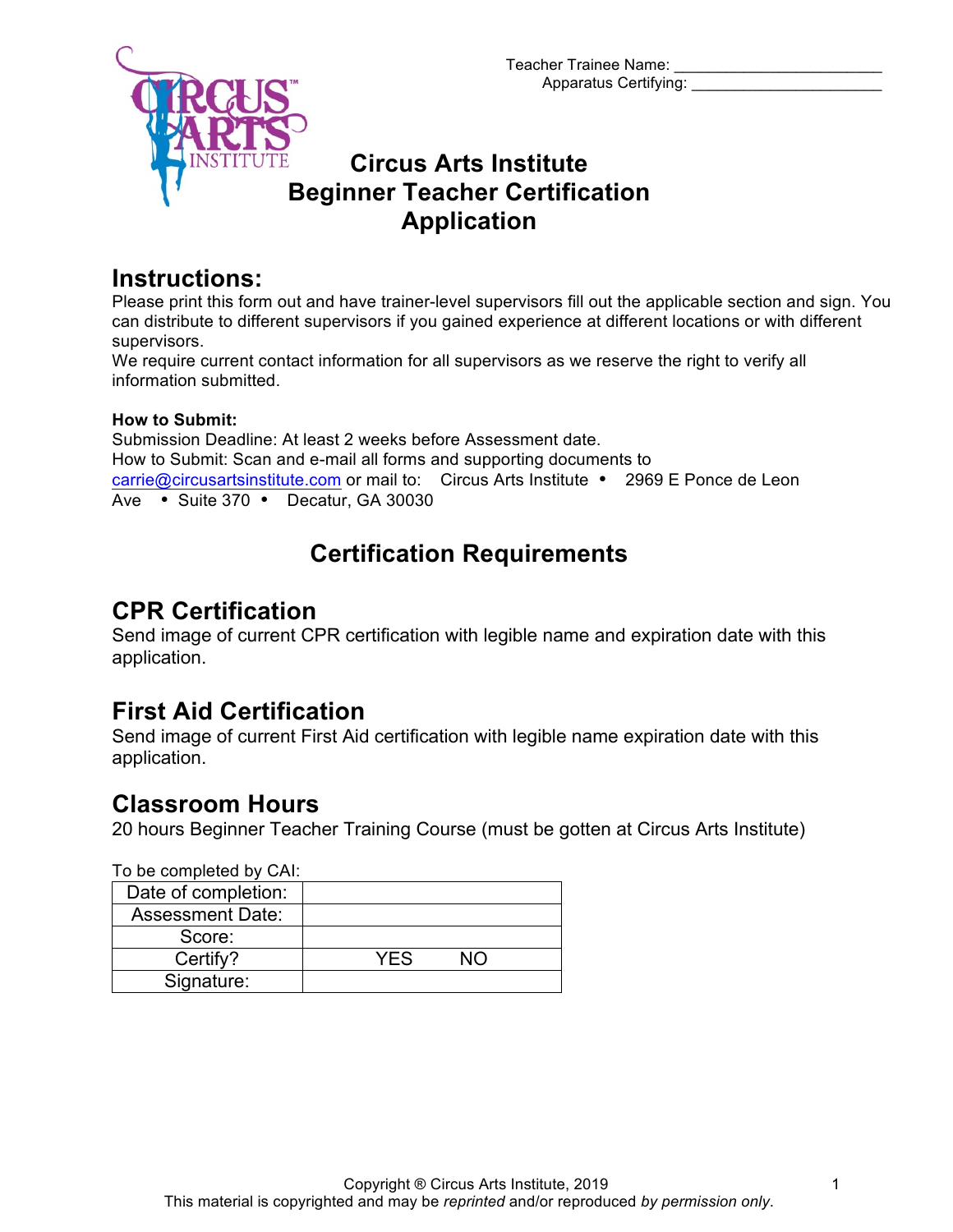Teacher Trainee Name: Apparatus Certifying: \_\_\_\_\_\_\_



# **Teaching Practice Hours**

### 1) 5-10 hours classroom observation/co-spotting

Notes: These hours should only count towards one requirement These are hours that trainee observed or co-spotted beginner-level classes/lessons (cannot be while co-teaching or teaching) for the purpose of learning to teach. Only record class/lesson hours where above apparatus was being taught.

To be completed by trainer-level supervisor:

| Date(s) of completion:   |            |           |  | Date(s) of completion:   |            |           |
|--------------------------|------------|-----------|--|--------------------------|------------|-----------|
| Hour(s) completed:       |            |           |  | Hour(s) completed:       |            |           |
| Recommend for            | <b>YES</b> | <b>NO</b> |  | Recommend for            | <b>YES</b> | <b>NO</b> |
| Certification?           |            |           |  | Certification?           |            |           |
| Location:                |            |           |  | Location:                |            |           |
| <b>Supervisor Name:</b>  |            |           |  | <b>Supervisor Name:</b>  |            |           |
| <b>Supervisor Email:</b> |            |           |  | <b>Supervisor Email:</b> |            |           |
| Signature:               |            |           |  | Signature:               |            |           |
|                          |            |           |  |                          |            |           |
| Date(s) of completion:   |            |           |  | Date(s) of completion:   |            |           |
| Hour(s) completed:       |            |           |  | Hour(s) completed:       |            |           |
| Recommend for            | <b>YES</b> | <b>NO</b> |  | Recommend for            | <b>YES</b> | <b>NO</b> |
| Certification?           |            |           |  | Certification?           |            |           |
| Location:                |            |           |  | Location:                |            |           |
| <b>Supervisor Name:</b>  |            |           |  | <b>Supervisor Name:</b>  |            |           |
| <b>Supervisor Email:</b> |            |           |  | <b>Supervisor Email:</b> |            |           |
| Signature:               |            |           |  | Signature:               |            |           |
|                          |            |           |  |                          |            |           |
| Date(s) of completion:   |            |           |  | Date(s) of completion:   |            |           |
| Hour(s) completed:       |            |           |  | Hour(s) completed:       |            |           |
| Recommend for            | <b>YES</b> | <b>NO</b> |  | Recommend for            | <b>YES</b> | <b>NO</b> |
| Certification?           |            |           |  | Certification?           |            |           |
| Location:                |            |           |  | Location:                |            |           |
| <b>Supervisor Name:</b>  |            |           |  | <b>Supervisor Name:</b>  |            |           |
| <b>Supervisor Email:</b> |            |           |  | <b>Supervisor Email:</b> |            |           |
| Signature:               |            |           |  | Signature:               |            |           |
|                          |            |           |  |                          |            |           |
| Date(s) of completion:   |            |           |  | Date(s) of completion:   |            |           |
| Hour(s) completed:       |            |           |  | Hour(s) completed:       |            |           |
| Recommend for            | <b>YES</b> | <b>NO</b> |  | Recommend for            | <b>YES</b> | <b>NO</b> |
| Certification?           |            |           |  | Certification?           |            |           |
| Location:                |            |           |  | Location:                |            |           |
| <b>Supervisor Name:</b>  |            |           |  | <b>Supervisor Name:</b>  |            |           |
| <b>Supervisor Email:</b> |            |           |  | <b>Supervisor Email:</b> |            |           |
| Signature:               |            |           |  | Signature:               |            |           |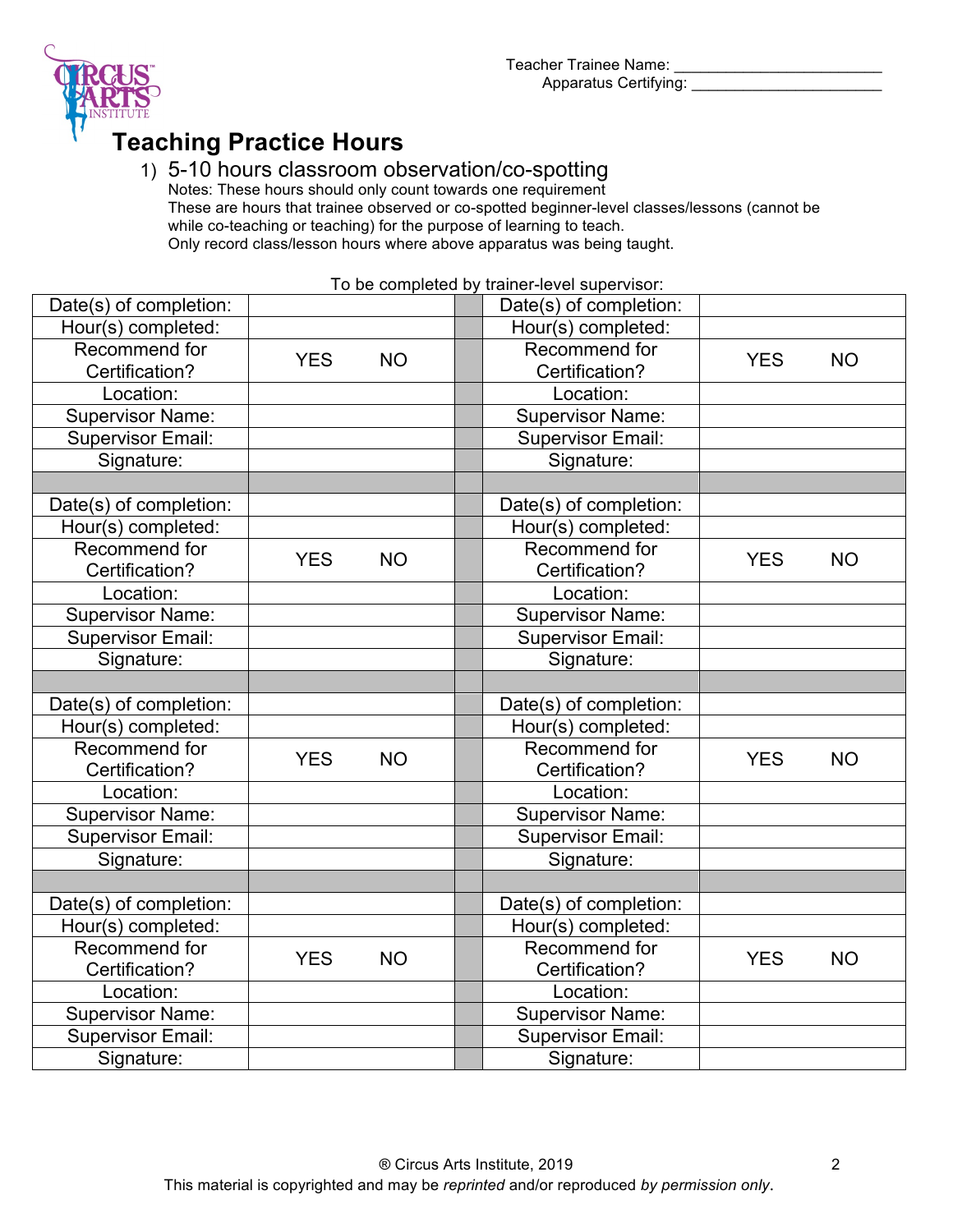

# **Teaching Practice Hours**

#### 2) 30-60 hours co-teaching

Notes: These hours should only count towards one requirement. These are hours that the trainee co-taught beginner-level classes/lessons. Only record class/lesson hours where above apparatus was being taught.

To be completed by trainer-level supervisor:

| Date(s) of completion:   |            |           |  | Date(s) of completion:   |            |           |
|--------------------------|------------|-----------|--|--------------------------|------------|-----------|
| Hour(s) completed:       |            |           |  | Hour(s) completed:       |            |           |
| Recommend for            | <b>YES</b> | <b>NO</b> |  | Recommend for            | <b>YES</b> | <b>NO</b> |
| Certification?           |            |           |  | Certification?           |            |           |
| Location:                |            |           |  | Location:                |            |           |
| <b>Supervisor Name:</b>  |            |           |  | <b>Supervisor Name:</b>  |            |           |
| <b>Supervisor Email:</b> |            |           |  | <b>Supervisor Email:</b> |            |           |
| Signature:               |            |           |  | Signature:               |            |           |
|                          |            |           |  |                          |            |           |
| Date(s) of completion:   |            |           |  | Date(s) of completion:   |            |           |
| Hour(s) completed:       |            |           |  | Hour(s) completed:       |            |           |
| Recommend for            |            |           |  | Recommend for            |            |           |
| Certification?           | <b>YES</b> | <b>NO</b> |  | Certification?           | <b>YES</b> | <b>NO</b> |
| Location:                |            |           |  | Location:                |            |           |
| Supervisor Name:         |            |           |  | <b>Supervisor Name:</b>  |            |           |
| <b>Supervisor Email:</b> |            |           |  | <b>Supervisor Email:</b> |            |           |
| Signature:               |            |           |  | Signature:               |            |           |
|                          |            |           |  |                          |            |           |
| Date(s) of completion:   |            |           |  | Date(s) of completion:   |            |           |
| Hour(s) completed:       |            |           |  | Hour(s) completed:       |            |           |
| Recommend for            |            | <b>NO</b> |  | Recommend for            |            |           |
| Certification?           | <b>YES</b> |           |  | Certification?           | <b>YES</b> | <b>NO</b> |
| Location:                |            |           |  | Location:                |            |           |
| <b>Supervisor Name:</b>  |            |           |  | <b>Supervisor Name:</b>  |            |           |
| Supervisor Email:        |            |           |  | Supervisor Email:        |            |           |
| Signature:               |            |           |  | Signature:               |            |           |
|                          |            |           |  |                          |            |           |
| Date(s) of completion:   |            |           |  | Date(s) of completion:   |            |           |
| Hour(s) completed:       |            |           |  | Hour(s) completed:       |            |           |
| Recommend for            |            |           |  | Recommend for            |            |           |
| Certification?           | <b>YES</b> | <b>NO</b> |  | Certification?           | <b>YES</b> | <b>NO</b> |
| Location:                |            |           |  | Location:                |            |           |
| <b>Supervisor Name:</b>  |            |           |  | <b>Supervisor Name:</b>  |            |           |
| <b>Supervisor Email:</b> |            |           |  | <b>Supervisor Email:</b> |            |           |
| Signature:               |            |           |  | Signature:               |            |           |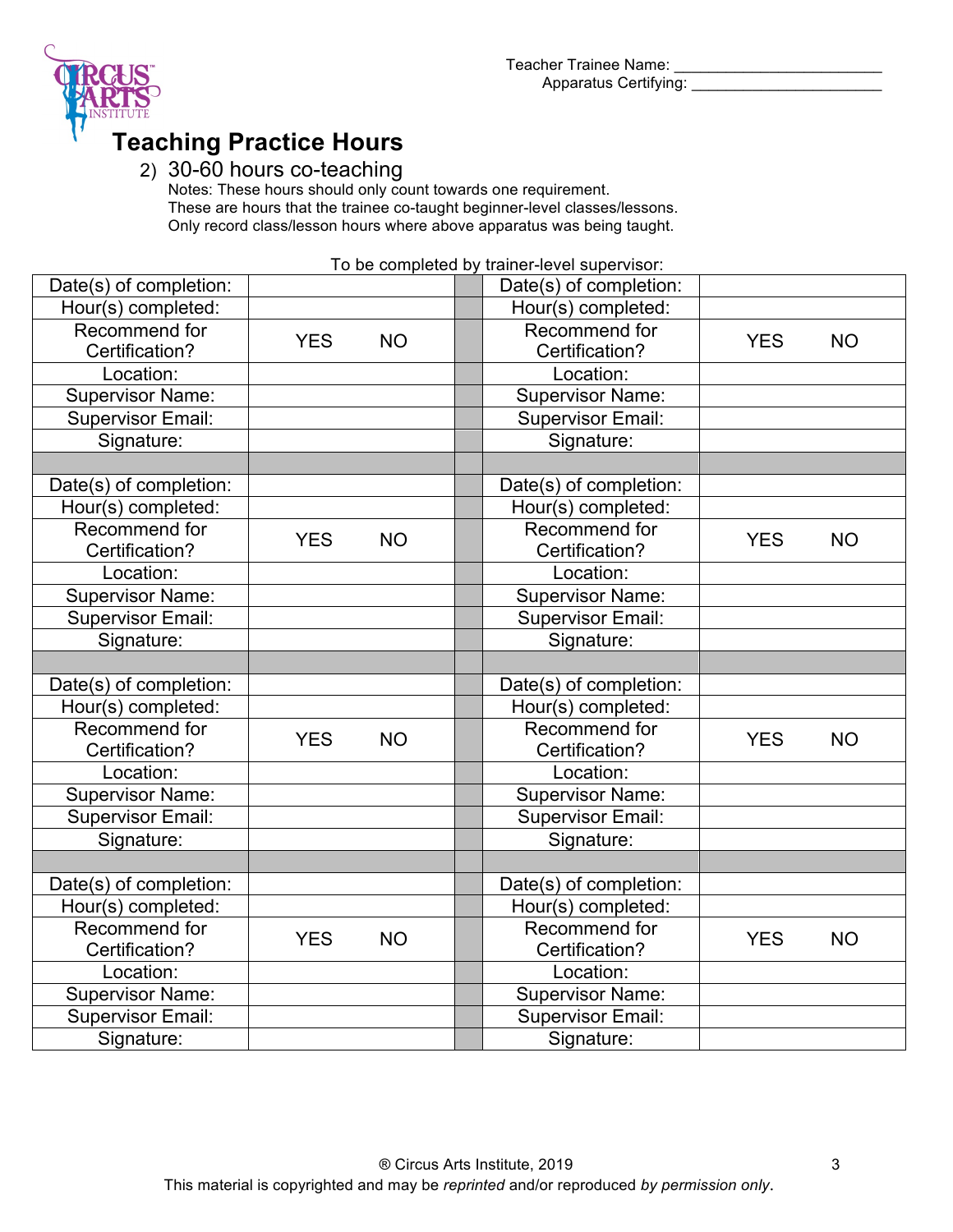



Apparatus Certifying: \_\_\_\_\_\_\_

# **Teaching Practice Hours**

#### 3) 5 hours supervised teaching

Notes: These hours should only count towards one requirement These are hours spent teaching alone (while supervised) beginner-level classes/lessons Only record class/lesson hours where above apparatus was being taught.

| Date(s) of completion:          |                         |           |  | Date(s) of completion:          |                |           |  |
|---------------------------------|-------------------------|-----------|--|---------------------------------|----------------|-----------|--|
| Hour(s) completed:              |                         |           |  | Hour(s) completed:              |                |           |  |
| Recommend for<br>Certification? | <b>YES</b>              | <b>NO</b> |  | Recommend for<br>Certification? | <b>YES</b>     | <b>NO</b> |  |
| Location:                       |                         |           |  | Location:                       |                |           |  |
| <b>Supervisor Name:</b>         |                         |           |  | <b>Supervisor Name:</b>         |                |           |  |
| <b>Supervisor Email:</b>        |                         |           |  | <b>Supervisor Email:</b>        |                |           |  |
| Signature:                      |                         |           |  | Signature:                      |                |           |  |
|                                 |                         |           |  |                                 |                |           |  |
| Date(s) of completion:          |                         |           |  | Date(s) of completion:          |                |           |  |
| Hour(s) completed:              |                         |           |  | Hour(s) completed:              |                |           |  |
| Recommend for                   | <b>YES</b><br><b>NO</b> |           |  | Recommend for                   | <b>YES</b>     | <b>NO</b> |  |
| Certification?                  |                         |           |  |                                 | Certification? |           |  |
| Location:                       |                         |           |  | Location:                       |                |           |  |
| <b>Supervisor Name:</b>         |                         |           |  | <b>Supervisor Name:</b>         |                |           |  |
| <b>Supervisor Email:</b>        |                         |           |  | Supervisor Email:               |                |           |  |
| Signature:                      |                         |           |  | Signature:                      |                |           |  |
|                                 |                         |           |  |                                 |                |           |  |
| Date(s) of completion:          |                         |           |  | Date(s) of completion:          |                |           |  |
| Hour(s) completed:              |                         |           |  | Hour(s) completed:              |                |           |  |
| Recommend for                   | <b>YES</b>              | <b>NO</b> |  | Recommend for                   | <b>YES</b>     | <b>NO</b> |  |
| Certification?                  |                         |           |  | Certification?                  |                |           |  |
| Location:                       |                         |           |  | Location:                       |                |           |  |
| <b>Supervisor Name:</b>         |                         |           |  | <b>Supervisor Name:</b>         |                |           |  |
| <b>Supervisor Email:</b>        |                         |           |  | <b>Supervisor Email:</b>        |                |           |  |
| Signature:                      |                         |           |  | Signature:                      |                |           |  |
|                                 |                         |           |  |                                 |                |           |  |

#### To be completed by trainer-level supervisor:

#### Supervisor Classroom Management Assessment:

To be completed by most recent trainer-level supervisor who has observed trainee teach:

On a scale of 1-5 (1 being poor/not in control of classroom and 5 being excellent/ commands her students well) how would you rate the trainee's recent performance as a teacher.

| 1 | ◠ | 4 | -5 |
|---|---|---|----|
|---|---|---|----|

| Would you suggest awarding Beginner Teacher Certification, meaning that this trainee is HIGHLY qualified to teach |            |     |  |
|-------------------------------------------------------------------------------------------------------------------|------------|-----|--|
| Aerial Classes/Lessons at the Beginner Level?                                                                     | <b>YES</b> | NO. |  |

| Name | Sianature |
|------|-----------|
|      |           |

Date:

To confidentially relate any concerns, please email Carrie at Carrie@circusartsinstitue.com

® Circus Arts Institute, 2019 4

This material is copyrighted and may be *reprinted* and/or reproduced *by permission only*.